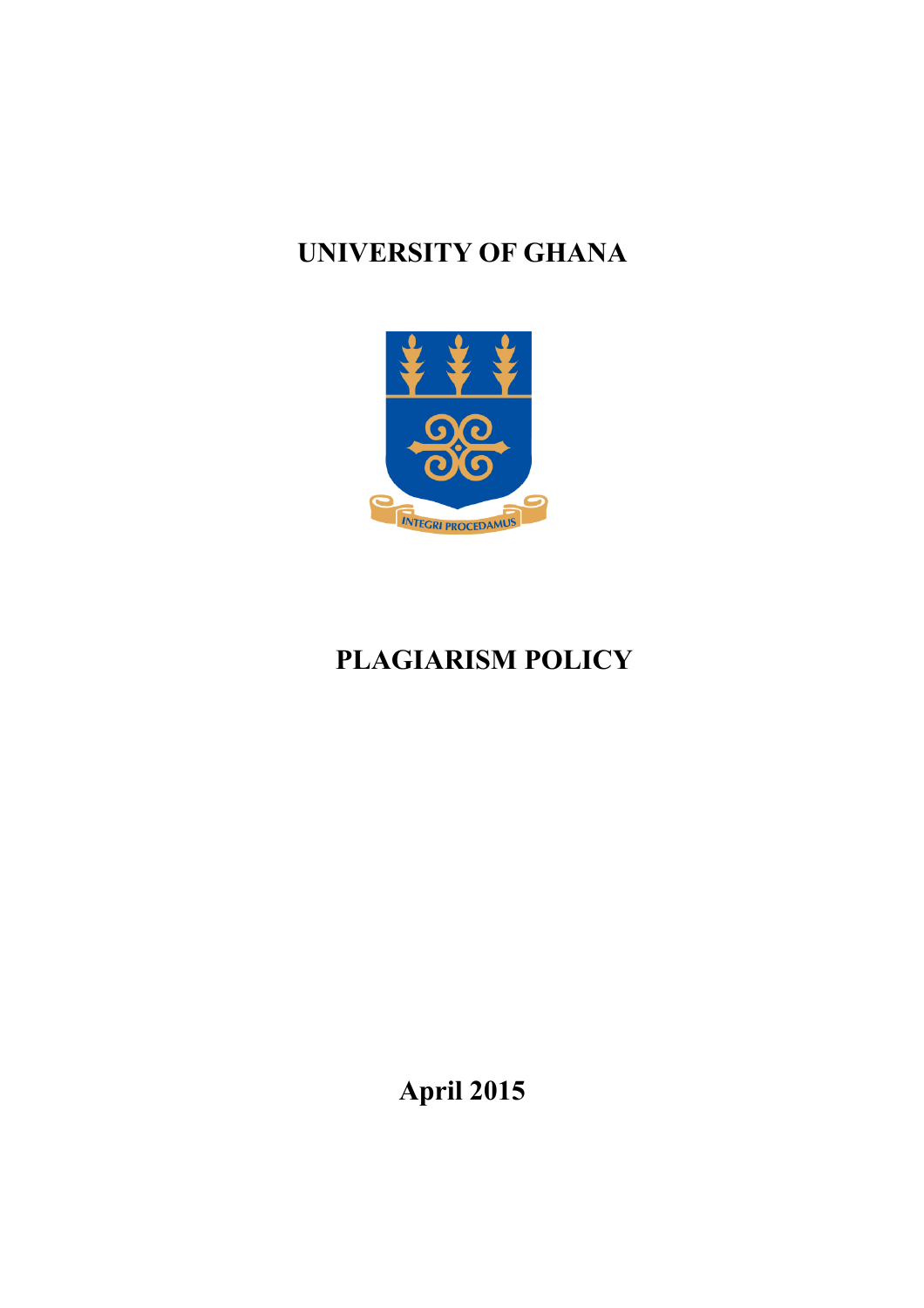## **Contents**

| 1. Purpose of Policy                                                        |        |
|-----------------------------------------------------------------------------|--------|
| 2. Definitions of Plagiarism                                                |        |
| 3. Types of Plagiarism                                                      | 2      |
| 4. Evaluating Plagiarism                                                    | 2      |
| 5. Institutional Responsibility                                             | 3      |
| 6. Student/author responsibility                                            | 3      |
| 7. Investigations and Sanctions                                             | 4      |
| 8. Sanctions for Plagiarism by Students                                     | 4      |
| 9. Sanctions for Plagiarism by Faculty Members                              | 5      |
| 10. False Accusation of Plagiarism                                          | 6      |
| References                                                                  | $\tau$ |
| Appendix 1: Clause 45 (1) – (4) of the University of Ghana Statutes, 2012   | 8      |
| Appendix 2: Clause 46 (1) and (2) of the University of Ghana Statutes, 2012 | 9      |
|                                                                             |        |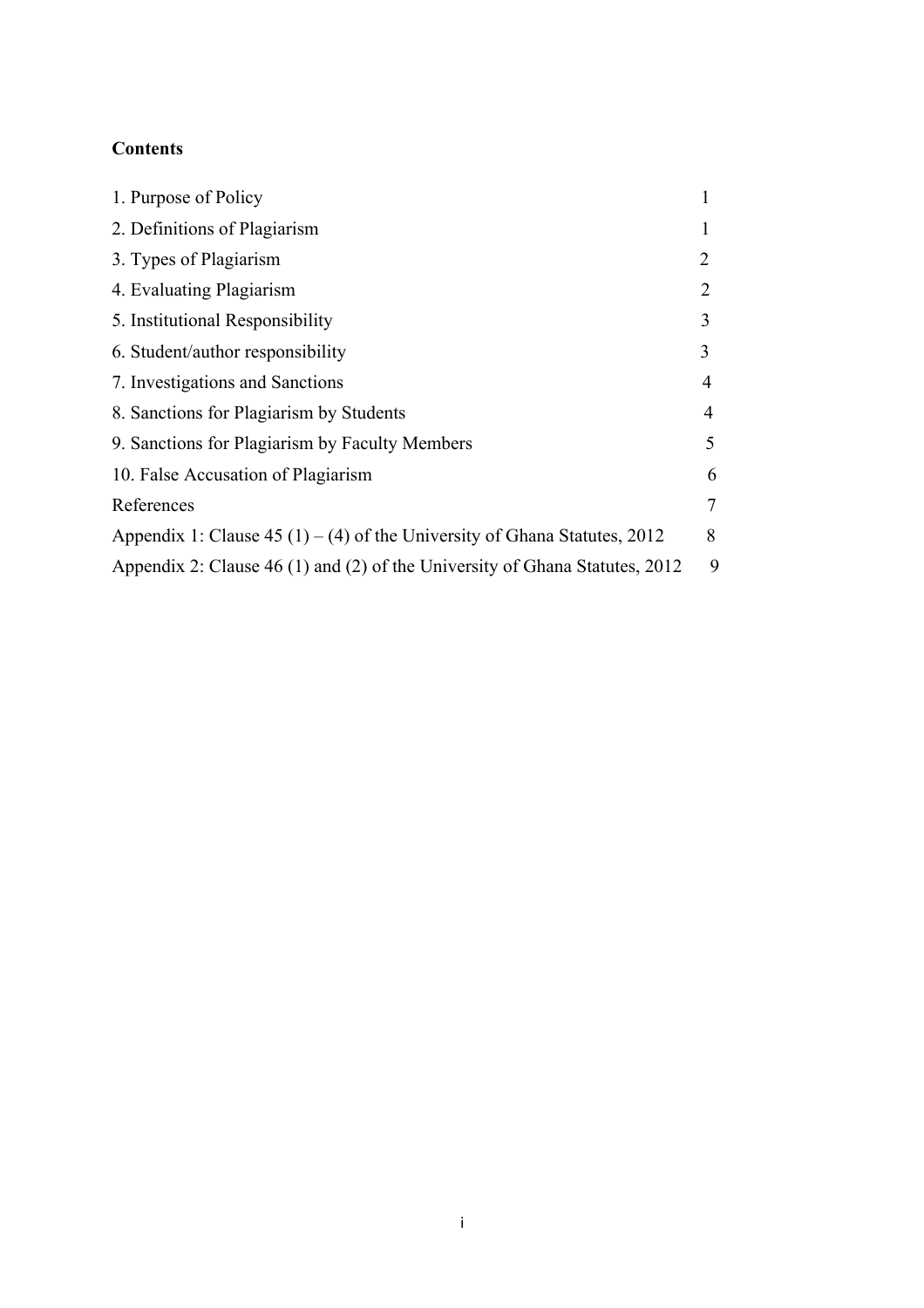## **1. Purpose of Policy**

- 1.1. The mission of the University is to "develop world-class human resources and capabilities to meet national development needs and global challenges through quality teaching, learning, research and knowledge dissemination"
- 1.2. In carrying out its mission, the University is committed to the highest level of integrity and ethical standards, and therefore endeavours to ensure that the academic work of its staff and students is of the highest standard.
- 1.3. The University is committed to ensuring that its staff and students do not plagiarize the work of others. This policy document therefore seeks to clearly define what plagiarism is, spell out the University's efforts at preventing plagiarism by staff and students, give the permissible extent and formats for citing the work of others, and what the sanctions for plagiarism are.

## **2. Definitions of Plagiarism**1

- 2.1. The definition of plagiarism, as stated in paragraph 41(1) (d) of the Statutes of the University of Ghana, 2012, is to represent, without acknowledgement of its authorship by another, an expression of an idea or work of another in any academic examination or term test or in connection with any other form of work attributed to an individual, such as a publication, invention or creative work.
- 2.2. Plagiarism can also constitute the re-use of one's own work without appropriate acknowledgement. This is referred to as self-plagiarism, text recycling and salami publishing.
- 2.3. The 'work', in both cases, can be ideas, methods, results, and the words or language used to describe these ideas, methods and results.
- 2.4. Four interacting elements of plagiarism have been identified: '(1) *publication* (the public presentation (or publication) of another's work); (2) *content* (the presentation of the contents of another's work); (3) *appropriation* (the passing off of another's work as one's own); and (4) *lack of credit given* (passing of another's work without the appropriate attribution to the original source)<sup>2</sup>.
- 2.5. Plagiarism is considered to be academic fraud or theft, or the fraudulent use or theft of intellectual property. The fraud or theft may breach ethical, pedagogical and legal norms.
- 2.6. Depending on the nature of the plagiarism (ethical, pedagogical, legal) and the institutional context, the plagiarist may be forced to issue a public apology or withdraw the plagiarised material or lose their academic position or face legal prosecution or experience all the aforementioned.
- 2.7. Retrospective punishment may apply in cases where the plagiarism is discovered at a much later date than its initial occurrence.

<sup>&</sup>lt;u> 1989 - Jan Samuel Barbara, político establecido de la provincia de la provincia de la provincia de la provinci</u> <sup>1</sup> Key references for this section are Clarke, 2006; Kleinart, 2011; Lancet, 2009; Pecorari, 2003; Rosamond, 2002)

 $2$  Clarke, 2006, p.97.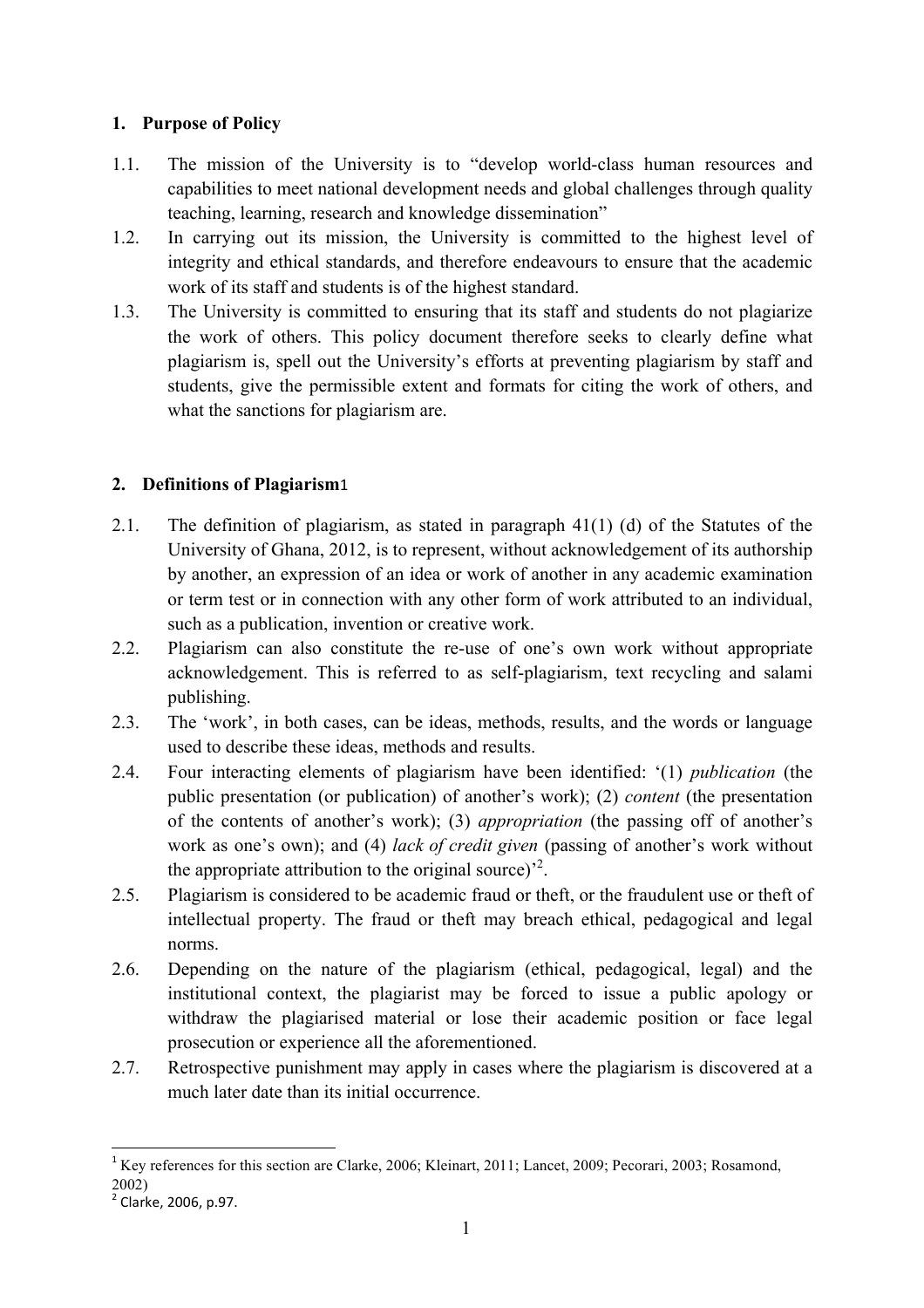### **3. Types of Plagiarism**

- 3.1. There are two main types of plagiarism: intentional (or prototypical) plagiarism and non-intentional (non-prototypical) plagiarism.
- 3.2. The most common, and severe, form of plagiarism is intentional. This occurs when the plagiarist deliberately appropriates another person's work. A typical example would be when an individual uses sentences, phrases, paragraphs and pages belonging to another person verbatim, without citing the source reference or presenting the appropriated material in quotation marks. There are examples of individuals appropriating entire academic peer-reviewed articles and textbooks (in the case of academics) or entire student dissertations and theses (in the case of students) with the intention to pass these works off as their own.
- 3.3. Non-intentional (non-prototypical) plagiarism is not driven by the intention to deceive. This commonly occurs when the writer does not follow conventional standards for referencing. It can also occur when the writer produces imitations of a source text, because they are writing in a non-native language, they do not understand the language and technical concepts and the lack of understanding undermines their ability to present what they read in their own words. This process is referred to as **'patchwriting'** (Howard, 2001, cited in Pecorari, 2003). Patchwriting is viewed as a pedagogical problem – for instance a lack of academic writing skills – rather than an ethical problem.
- **3.4.** Intentional and non-intentional factors also occur for self-plagiarism. Intentional selfplagiarism occurs when the writer appropriates a significant amount of material from previously published work. The Lancet (2009, p.664) describes this as such: "when large parts of a paper are a word-for-word copy of previously published text" or "republishing large parts of an original research paper". In this case, it is difficult for the writer to claim inadvertent recycling of their own material. Non-intentional selfplagiarism occurs when the appropriation is not significant and the re-use of existing material is clearly referenced.

## **4. Evaluating Plagiarism**

- 4.1. Plagiarism is complex, in terms of whether it relates to another person's work or one's own work. This complexity must be taken into consideration when the scale and consequences of plagiarism are being evaluated.
- 4.2. The first aspect relates to intentionality (see Section 3). The second aspect relates to how appropriateness of acknowledgement is measured. Transparency is the accepted measure for evaluating appropriateness of acknowledgement.
- 4.3. Transparency is ascertained using three criteria: language, presence of a citation and presence of a secondary citation.
	- i. Language: when the language used in a text is presented as a quotation, this suggests a secondary source has been consulted; when the language is not presented as a quotation it is assumed the writer owns the language.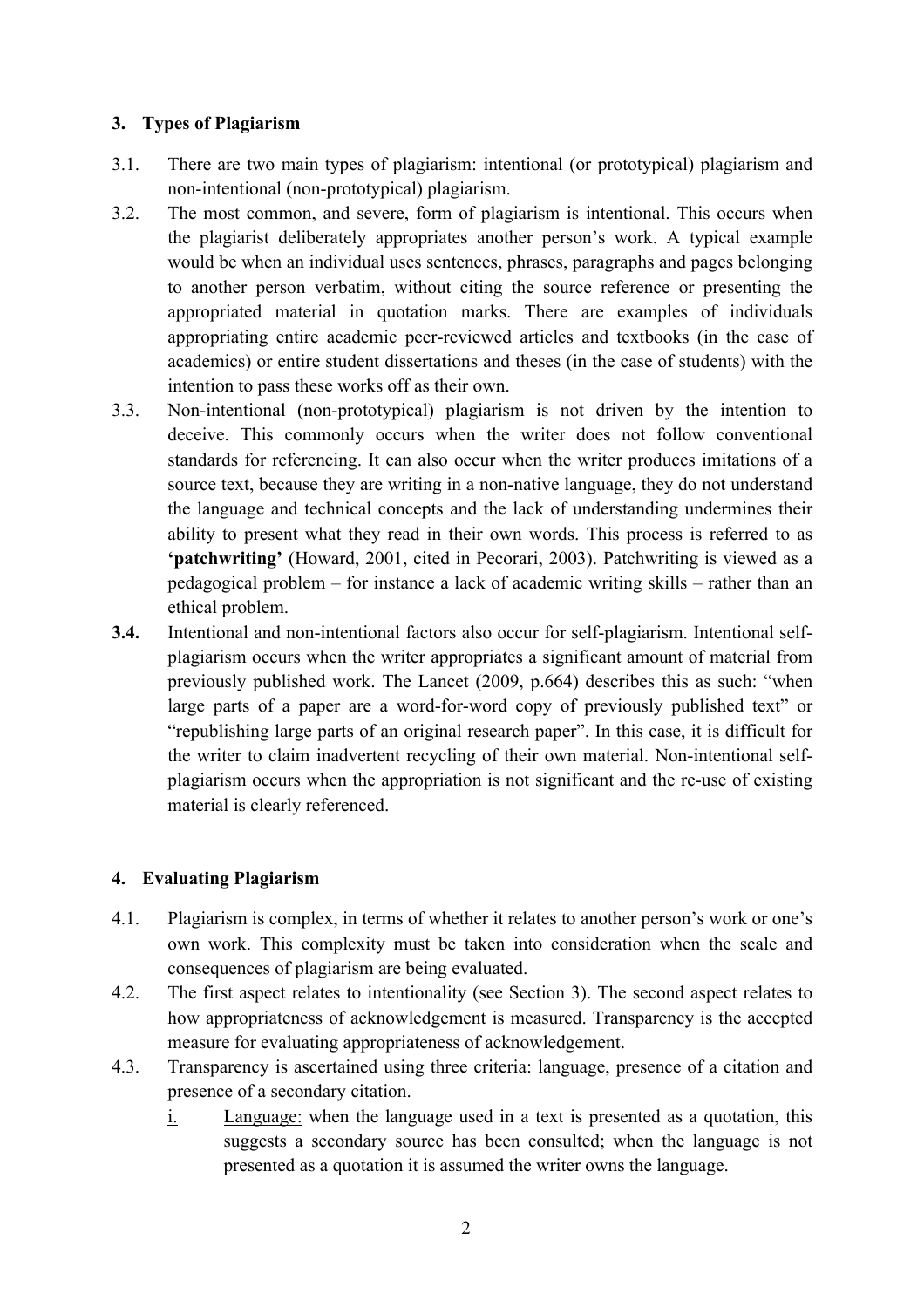- ii. Presence of a citation: when a segment of text is presented without a reference, it is assumed that the form and content of that segment are original to the writer.
- iii. Presence of a secondary citation: if a source is cited the writer should ensure that the source has been consulted. Without consulting the source, the use of secondary citation presents the appearance of a writer consulting several primary sources rather than a small set of secondary sources.

### **5. Institutional Responsibility**

- 5.1. The University recognizes the need to have a policy framework that is not just punitive but preventive and reformatory in character. In this respect, plagiarism and related issues shall constitute essential aspects of the culture of learning and scholarship of this academic community. Therefore, as an institution the University shall endeavour to:
	- i. Highlight issues pertaining to plagiarism (skills and strategies for avoiding plagiarism, plagiarism cases and sanctions thereof) from the first year of the university curricular through graduate studies;
	- ii. Consider education on not plagiarising as an intrinsic part of the teaching and learning process and hence create the necessary support services;
	- iii. In this regard establish a Plagiarism Avoidance Support Services (PASS) as part of the Academic Quality Assurance Unit shall:
		- a. Acquire and manage appropriate software for detecting plagiarism
		- b. Ensure best practices in assignment/assessment design and teaching across disciplines
		- c. Assist departments, schools, and colleges to strengthen their capacity to teach discipline-specific writing conventions to students
		- d. Ensure that faculty demonstrate competence in writing from multiple sources
		- e. Assist the School of Graduate Studies in the detection of plagiarism in theses and dissertations submitted to the school
		- f. Assist Editorial Boards of University of Ghana journals in the detection of plagiarism at the review stage of articles submitted for publication
- 5.2. The University through the University of Ghana Computing Systems (UGCS) shall make available to the University Community an online resource about plagiarism. This resource shall enable staff and students to test their work for plagiarism.

#### **6. Student/Author Responsibility**

- 6.1. Students and academic staff should bear in mind that they are part of the global community of scholars creating knowledge by drawing from prior knowledge, implying therefore a responsibility to make clear whose works they are drawing from and how theirs constitutes derivative or new knowledge.
- 6.2. Accordingly, our students and academic staff have the responsibility to: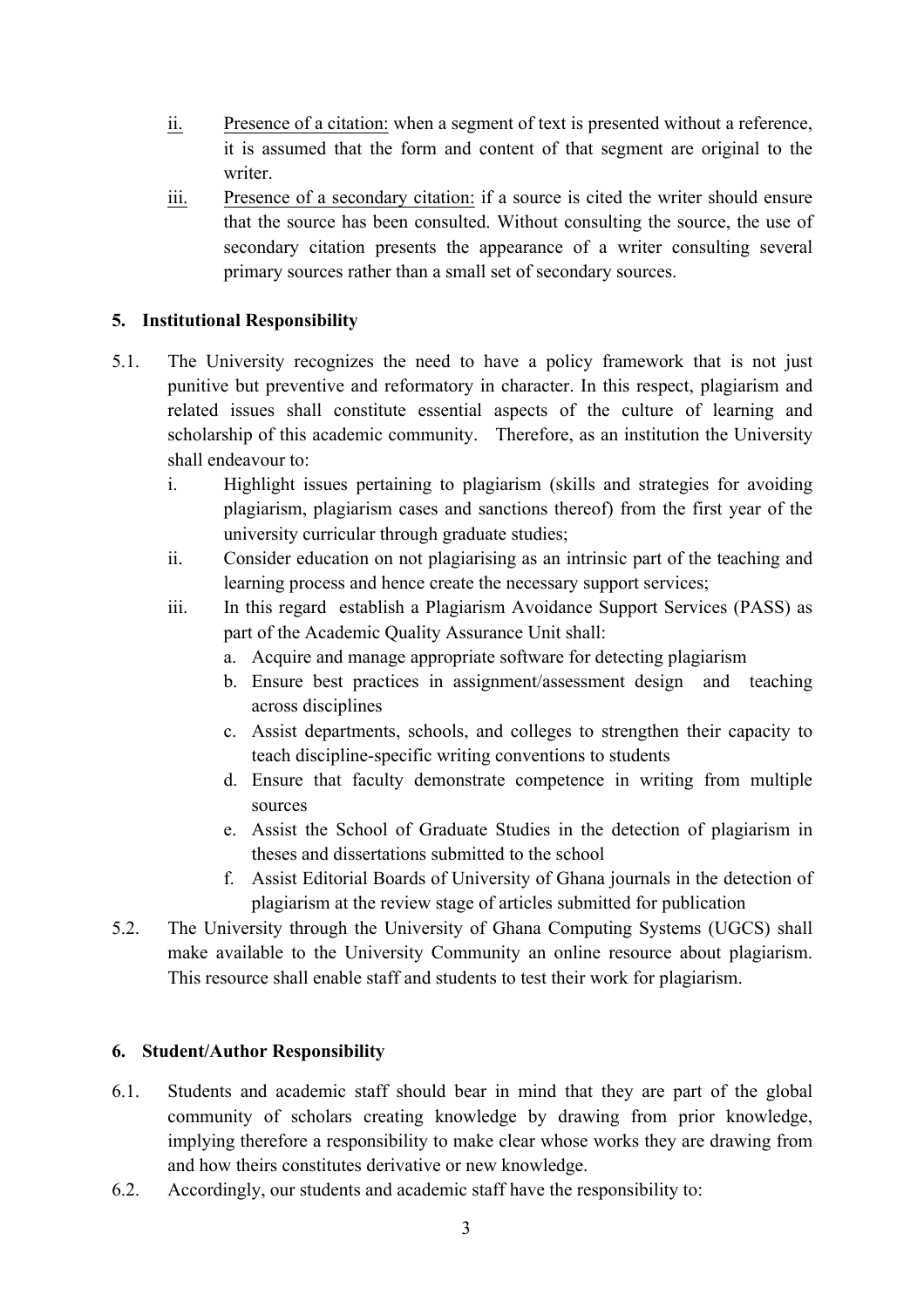- i. Familiarize themselves with the appropriate conventions for using sources, making attributions, and integrating citations into their writing;
- ii. Know what plagiarism is and how to avoid it;
- iii. Ensure that there is no plagiarism in their work;
- iv. Acquire good reading and note-taking skills since the lack of these skills facilitate plagiarism.
- 6.3. The policy framework places responsibilities on both junior and senior members as well as the university authorities since it is the collective responsibility of the members of the University of Ghana academic community to ensure that we have created an intellectual environment that discourages plagiarism.

#### **7. Investigation and Sanctions**

- 7.1. Plagiarism is unacceptable and shall be treated as a serious offence by the University. Colleges will be required to adhere to the provisions of this Plagiarism Policy and are responsible to ensure that students, faculty and other staff are provided with the necessary understanding to avoid plagiarism.
- 7.2. When plagiarism is suspected, a formal complaint shall be made by the Head of Department through the Dean/Director to the College Provost who shall cause the Dean/Director to perform an initial investigation and submit a report, through the Provost, to the Vice Chancellor.
- 7.3. The Vice Chancellor shall refer the matter to the appropriate Disciplinary Committee for investigation pursuant to clause 43 of the Statutes of the University of Ghana, 2012 and the Disciplinary Committee upon conclusion of its hearings shall submit their findings and recommendations to the Vice Chancellor who may implement the recommendations as he deems fit.
- 7.4. Any allegation of plagiarism shall be supported with the relevant documentations/evidence.

#### **8. Sanctions for Plagiarism by Students**

- 8.1. A student accused of plagiarism shall be invited by the Disciplinary Committee per its procedures and shall be given an opportunity to respond to any and all allegation(s) of plagiarism made against him/her.
- 8.2. The Disciplinary Committee may recommend any one or more of the sanctions as provided for in Clause 45 (1) to (4) of the University of Ghana Statutes, 2012 (see Appendix 1) for offending students.
- 8.3. If the student provides a satisfactory explanation to the allegation, and is found to have plagiarized unintentionally, it may be inferred that the student committed an academic misdemeanour of failing to reference correctly. A written reprimand may be recommended by the Disciplinary Committee.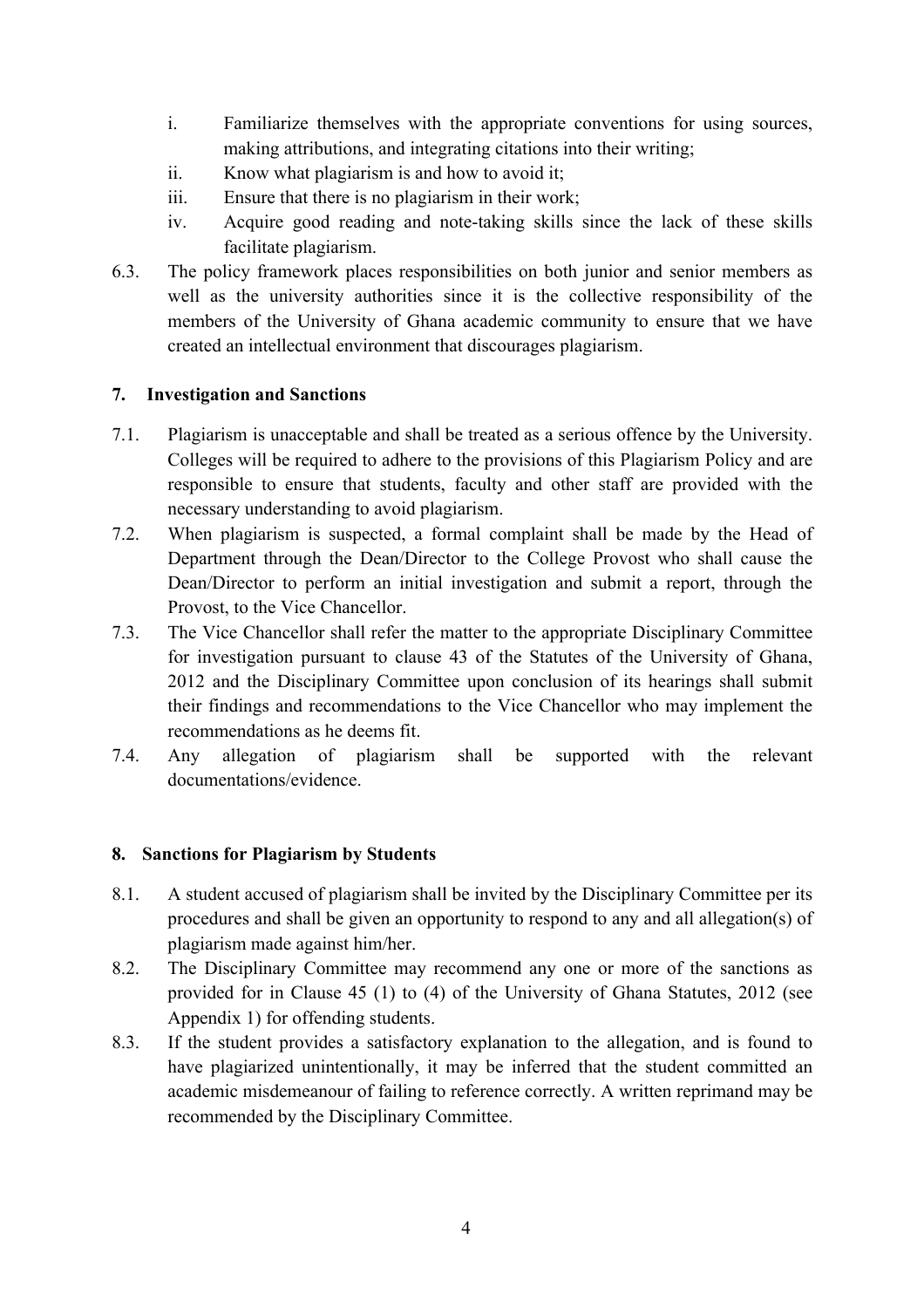#### **Plagiarism in a Course Assignment**

- 8.4. An Accusation of plagiarism in a course assignment shall be communicated to the Head of Department of a College who shall follow the procedures stated in paragraphs 6.5 to 6.7 above to have the matter referred to the appropriate authority for resolution.
- 8.5. The investigative processes and sanctioning of any student shall be in accordance with paragraphs 6.5 to 6.10 above.

#### **Plagiarism in a Submitted Thesis**

- 8.6. Accusations of plagiarism in a thesis shall be communicated to the Head of Department who shall at the first instance report the matter through the Dean/Director to the Provost of the College who shall constitute an investigative committee to investigate the matter. The findings and recommendations of the investigative panel shall be submitted to the Provost who shall then forward the findings and recommendations to the Vice Chancellor.
- 8.7. The investigative processes and sanctioning of any student shall be in accordance with paragraphs 6.5 to 6.10 above.

#### **9. Sanctions For Plagiarism By Faculty Members**

- 9.1. Where a faculty member is suspected of engaging in plagiarism, the matter shall be reported by the Head of Department to the Dean/Director who will present the complaint together with a written document detailing the suspected instance of plagiarism to the School/ Institute Management Committee.
- 9.2. The complaint and report shall be forwarded to the Vice Chancellor for determination by the Disciplinary Committee in accordance with the procedures set forth in paragraphs 6.5 to 6.10 above.
- 9.3. Reports of plagiarism by faculty members from journals which are submitted to the University will be forwarded to the appropriate School Management Committees. The School Management Committee shall investigate the accusation(s) and if it finds that there is sufficient evidence of plagiarism, it shall submit its report to the Pro Vice Chancellor (Academic and Student Affairs (ASA).
- 9.4. The Pro Vice Chancellor (ASA) shall refer the matter to the Vice Chancellor who shall refer the matter to the Disciplinary Committee for Senior Members.
- 9.5. The findings and recommendations of the Disciplinary Committee shall be forwarded to the Vice Chancellor who may implement the recommendations or vary them as he deems appropriate and where the plagiarism may have contributed to the promotion or appointment of the offending Member, the Vice Chancellor shall forward the findings and recommendations of the Disciplinary Committee to the Appointments and Promotion Board for a review of its decision.
- 9.6. Sanctions to be applied to an offending Member shall be in accordance with Clause 46 (1) and (2) of the University of Ghana Statutes, 2012 (See Appendix 2) and any other authorised sanctions currently in force.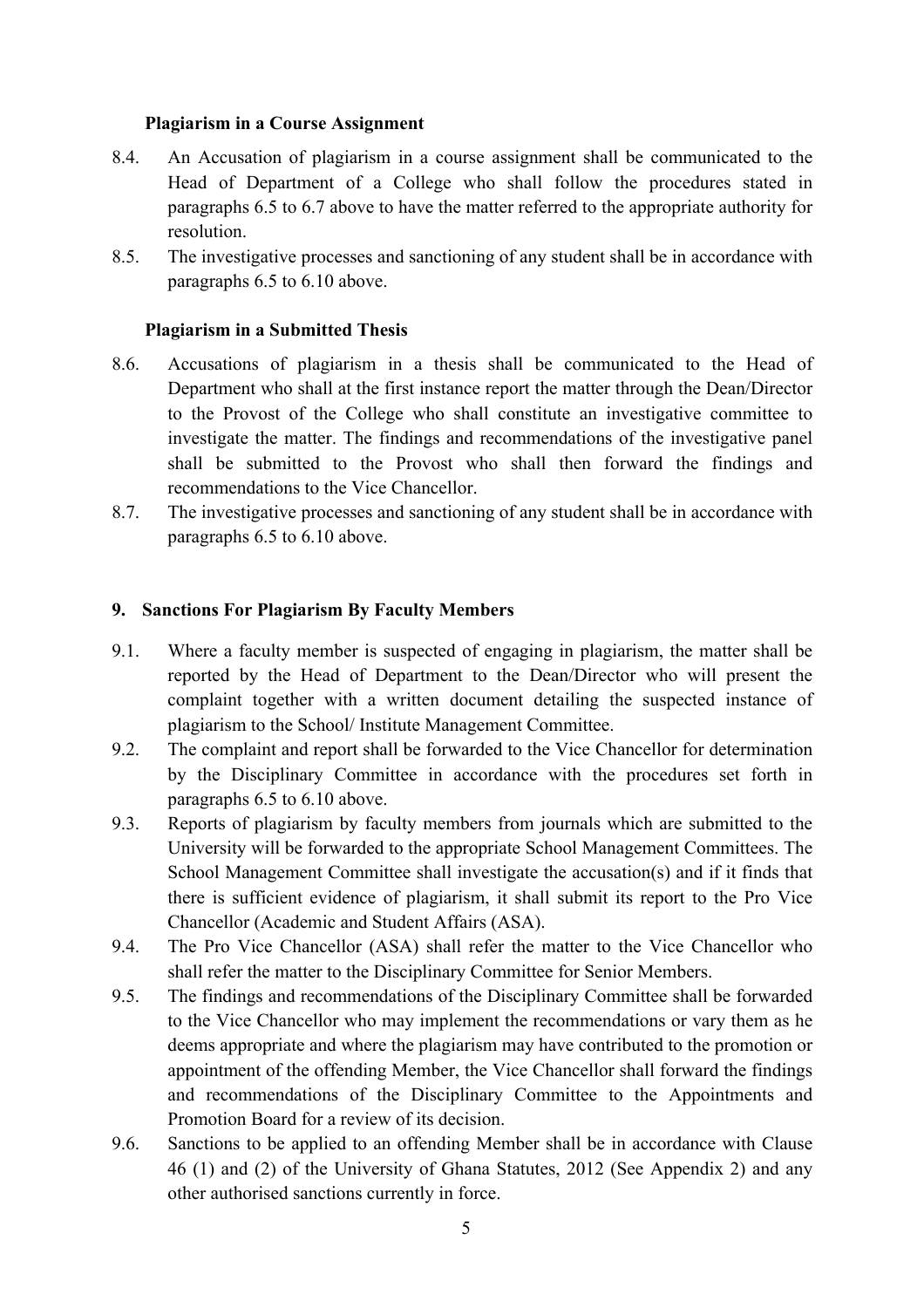9.7. A faculty member found guilty of plagiarism shall be demoted to the next lower rank for a first offence. If the faculty member has not yet been promoted, the faculty member's salary will be dropped to the next lower scale at the lecturer level.

#### **10. False Accusation of Plagiarism**

Any student, faculty member or staff who makes malicious, false and unjustifiable accusations of plagiarism against any student, faculty member or staff shall be reported by the relevant Head of Department/Unit to the Vice Chancellor for referral to the disciplinary committee.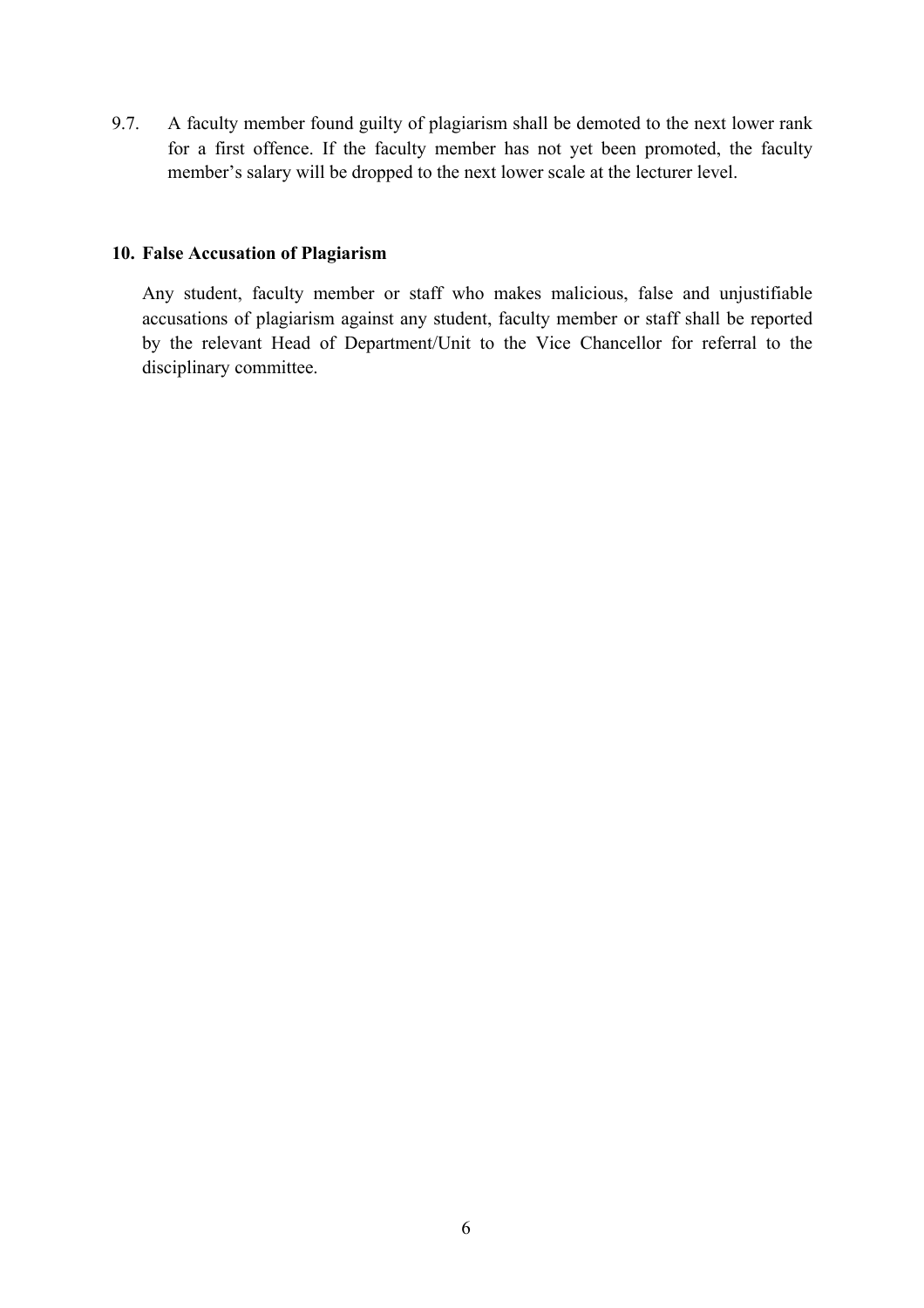#### **References**

Chalmers, I (2009). Intentional self-plagiarism. *Lancet*, 374, 1422.

- Clarke, R. (2006). Plagiarism by academics: more complex than it seems. *Journal of the Association for Information Systems*, 7(2), 91-121.
- Kleinert, S. (2011). Checking for plagiarism, duplicate publishing and text recycling. *Lancet*, 2011, 377:281-282.
- Lancet (2009). Self-plagiarism: unintentional, harmless or fraud? *Lancet*, 374, 664.
- Pecorari, D. (2003). Good and original: Plagiarism and patch writing in academic secondlanguage writing. *Journal of Second Language Writing*, 12, 317-345.
- Rosamond, B. (2002). Plagiarism, academic norms and the governance of the profession. *Politics*, 22(3), 167-174.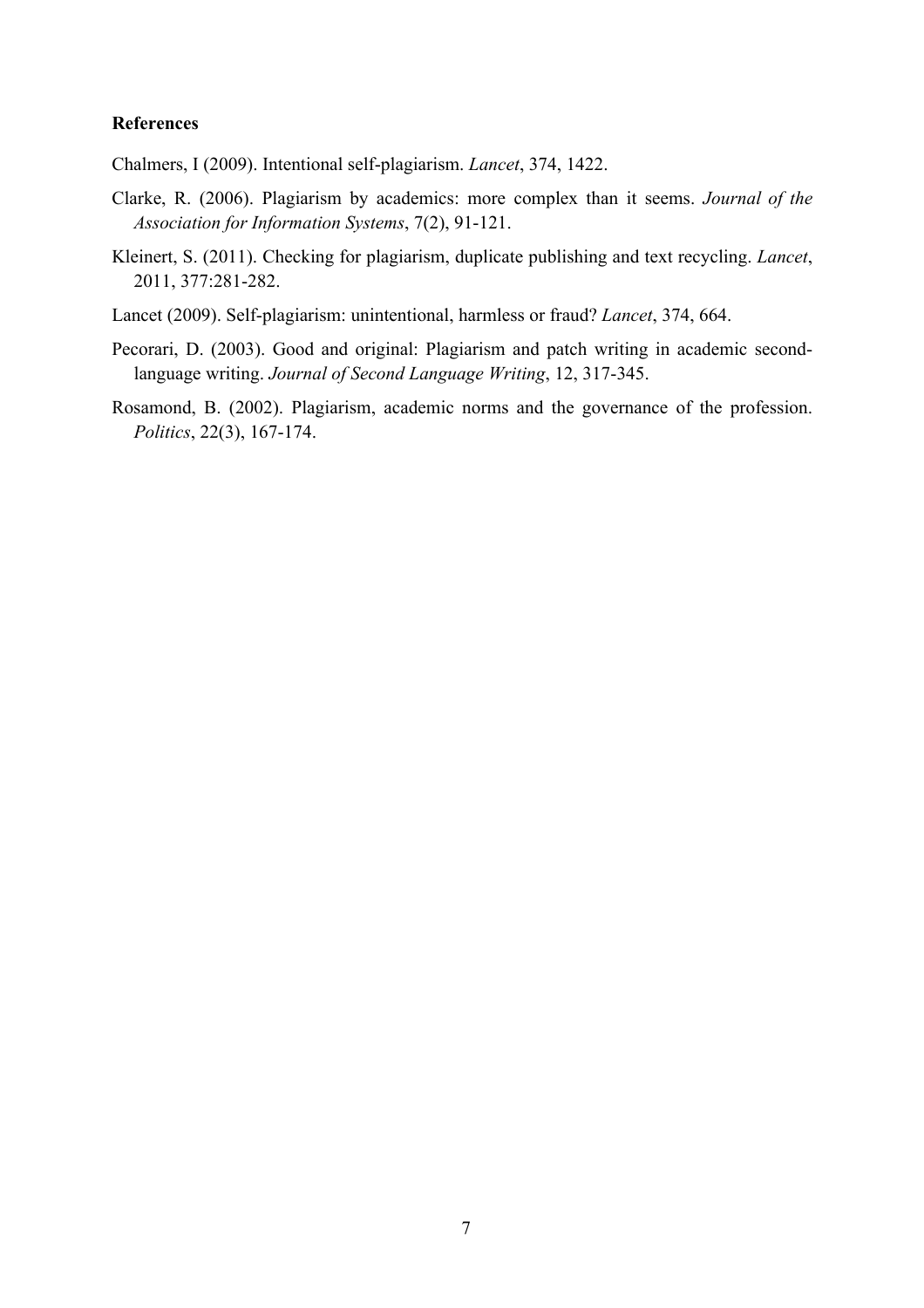## **APPENDIX 1**

## **Clause 45 (1) – (4) of the University of Ghana Statutes, 2012**

#### **Sanctions for Students**

(1) One or more of the following sanctions may be recommended by a Board upon the conviction of any person:

(a) an oral or written reprimand;

(b) an order for the resubmission of the piece of academic work in respect of which the offence was committed, for evaluation, such a sanction shall be imposed only for minor offences and where the student has committed no previous offence;

(c) assignment of a grade of zero or a failure for the piece of academic work in respect of which the offence was committed:

(d) a reduction of the final grade in the course in respect of which the offence was committed; (e) denial of privileges to use any facility of the University, including library and computer facilities;

(f) a monetary fine;

(g) suspension from a course or courses, a programme, an academic unit or division, or the University for such a period of time up to five years as may be determined by the Disciplinary Board;

(h) expulsion from the University. Expulsion shall mean that the student shall be permanently denied registration in any University programme;

(i) disqualification from contesting elections or removal from any office in the University; or

(j) if a recommendation is not approved, the Vice-Chancellor shall have the power to impose a penalty as he deems fit.

(2) For the avoidance of doubt, notwithstanding previous conferment or confirmation of an award of a degree, diploma, certificate, standing, credits or any other qualification how-soever described, the University shall have the power to cancel or withhold or withdraw any award at any time it becomes known that:

(a) a candidate had gained admission into the University with false qualifications; or

(b) a candidate had impersonated someone else, or

(c) a candidate had been guilty of an examination malpractice for which a grade Z would have been awarded; or

(d) a candidate had engaged in any other conduct which in the opinion of the University would have resulted in the cancellation or withdrawal of the award.

(3) The decision to cancel, withhold or withdraw an award shall be made by Council on the recommendation of the Academic Board.

(4) The Vice-Chancellor shall have power to order that any sanction imposed by the Council be recorded on the student's academic record and transcript. The decision of the Vice-Chancellor shall be reported by the University in the University bulletin and, where appropriate, in the national media.